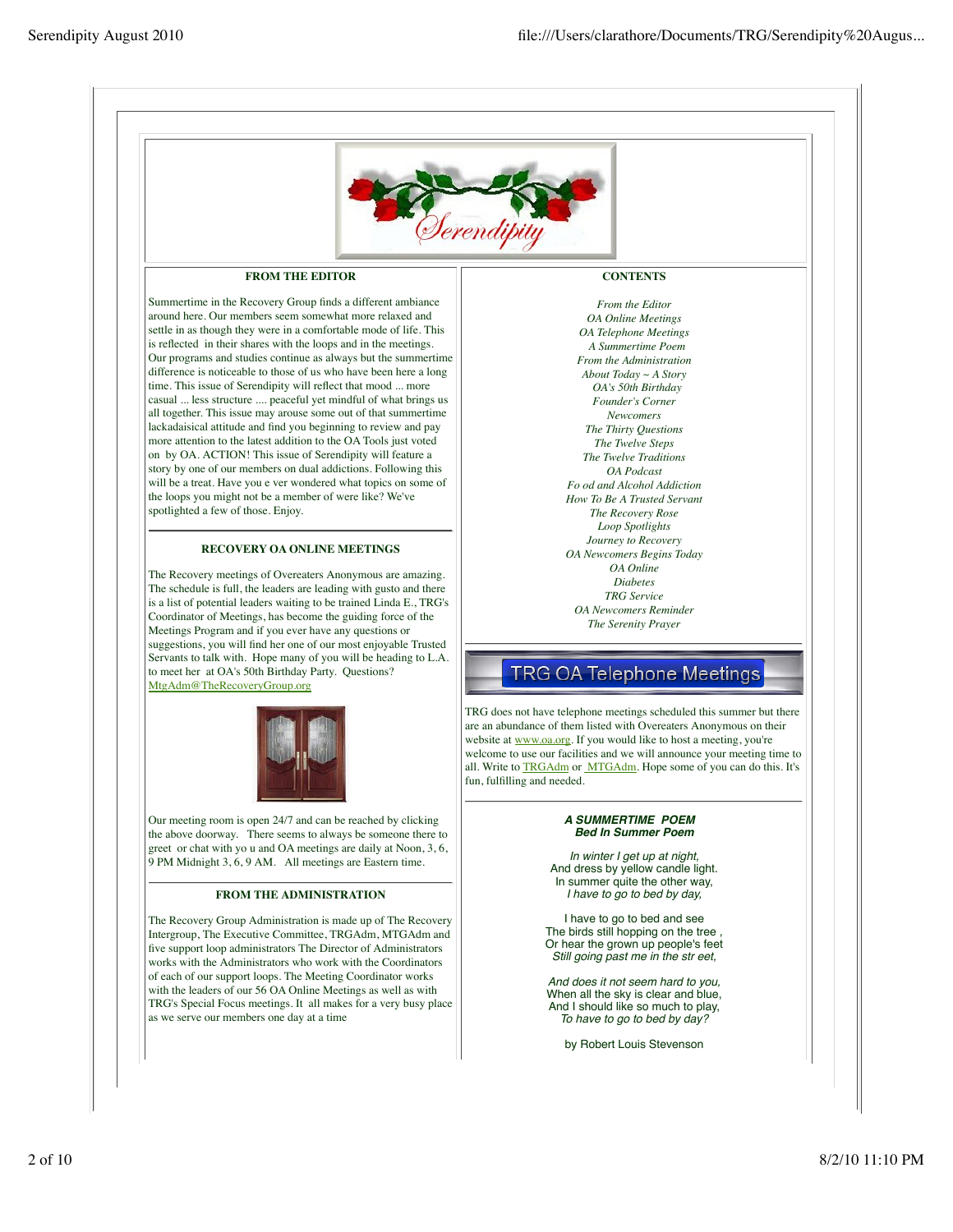

### **COME JOIN US IN L.A.**

Leading the way to OA in L.A. will be Linda E., member of Excom and OA Meetings for TRG. If you would like to attend one of the most special birthday parties ever. In 1960 we began and 50 years later amazing growth has taken place. Everything you need to know about registration, the hotel, and the part can be found here. Be sure and let Linda know if you're going to be there so you can meet your friends from The Recovery Group.



# **NEWCOMERS**

Dear Serendipity Readers,

Today we begin one of our most valued and valuable programs - OA Newcomer's Orientation. If you are a newcomer to the program of Overeaters Anonymous or know of someone who would be interested, please give them this link. You will find an article about newcomers in general later in this edition of Serendipity ... but I'd like this month's Founder's Corner to be about its beginnings.

Somewhere along the way, the rose became special to me ... I think it was because it was such a complex flower but all grown became simplicity personified, much like our program.



# **THE ROSE SEED**

When we plant a rose seed in the earth, we notice that it is small, but we do not criticize it as "rootless or stemless". We treat it as a seed, giving it the water and nourishment required of a seed. When it first shoots up out of the earth, we do not condemn it as immature and underdeveloped; nor do we criticize the buds for not being open when they first appear. We stand i n wonder at the process taking place, and give the plant the care it needs at each stage of it's development.

The rose is a rose from the time it is a seed until the time it dies. Within it at all times, it contains its whole potential. It seems to



*For Today* page 248: *Nothing that happened yesterday or that may happen tomorrow is more important than NOW*.

When I was a child, I was fat. Of course, I liked when people called it baby fat and that I would grow out of it. Food was my nourishment and it was my friend. I could count on food to be there when everything else in life was falling apart.

And I had a system worked out to salve my thinking. I would look at someone else who was fat and say to myself, "At least I'm not THAT fat." Or "I'm tall, so my weight is well distributed" "or muscle" "or glandular." I learned that this kind of thinking was called denial. And denial worked when I needed it to work. My relationship with food was not very healthy, and denial helped to keep it that way.

It took living one day at a time to get into recovery. "I could do something for one day that would freak me out if I had to do it for my whole life." It takes living one day at a time to stay in recovery. "I only have to do this for one day. Tomorrow I may eat a truckload." It also takes living one day at a time to deal with the cancer diagnosis.

My mind wants to take trips. It wants to take me to the past. "If only I had not used products containing artificial sweeteners." "If only I had paid more attention to my stomach problems." "If only the doctor had told me I had to have my gallbladder out rather than making it optional." Staying in the past and beating myself up about past events will only give my compulsive-eating disease an opportunity to re-possess me.

And my mind wants to take me to the future. "Oh, my! What if I am terminal?" "What am I going to do if I have to stay in the hospital for a long time and can't pay my bills or man age my finances?" And my favorite, "What am I going to do if all my hair falls out?" (I love the fact that my hair is 99% brown at age 64. I don' t have to color it. And I love my haircut.) Living in the future is no healthier than staying in the past.

What I have is today, and today is a gift from God. I want to live it in ways that feed my recovery. This morning, I ate my healthy, weighedand-measured, planned breakfast. Then I went to my regular Saturday morning meeting. I'm going to do a little housework, make a few phone calls, write a few e-mails, watch a movie I borrowed from the library, and maybe go down to the pool for a while. My meals are planned, so that is out of the way. When I start to go visiting the past or the future, I ask my Higher Power to keep me in the present. And it works.

> Your grateful sister in recovery Janet C. Ormond Beach, Florida

(Maintaining a weight loss of approximately 250 pounds by the grace of God and the OA program of recovery.)

*Editor's Note: Janet wrote this in August 09. I f you would like to be a part of the About Today group and receive a daily writing, please join this announcement only list by clicking here.*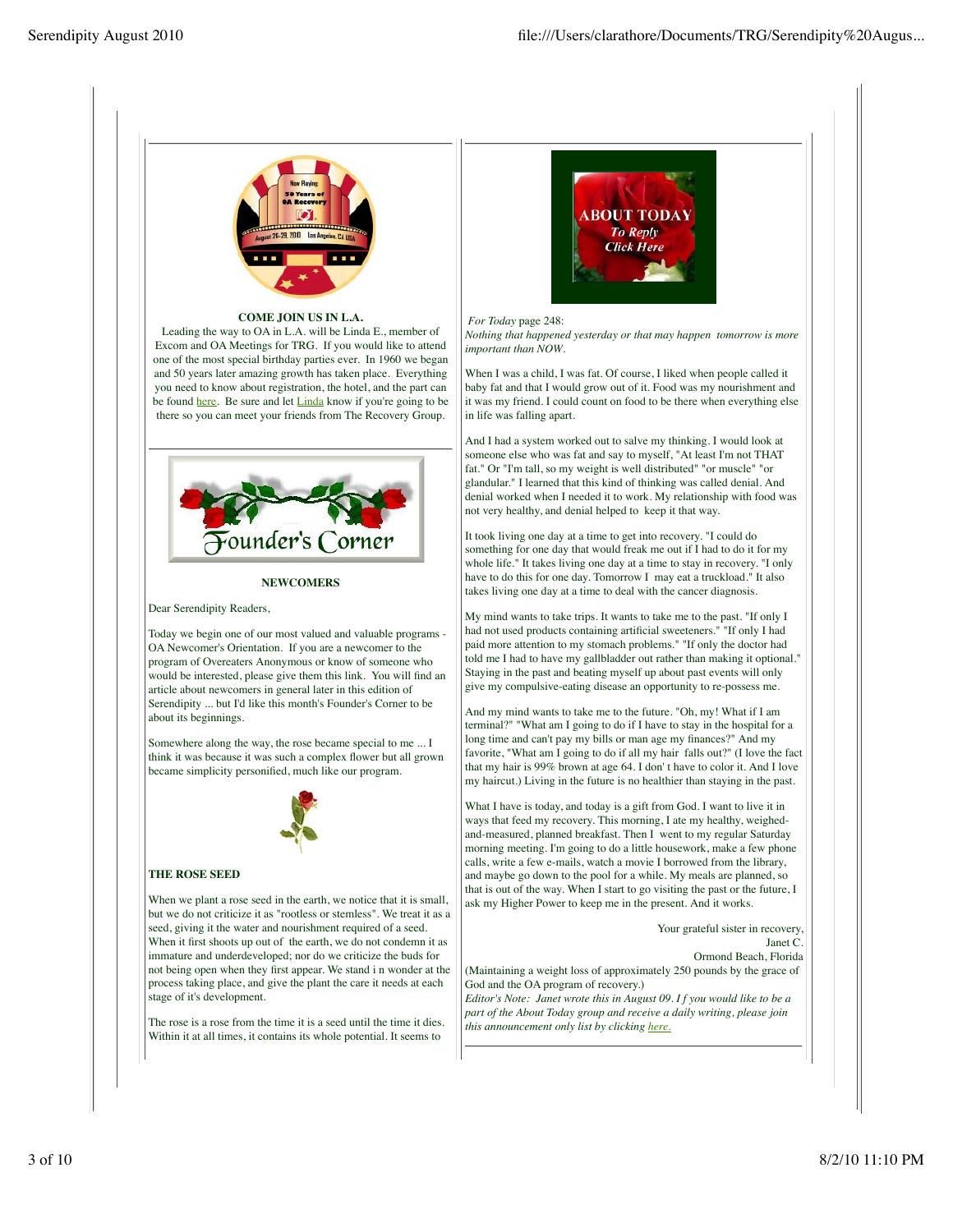be constantly in the process of change; yet at each state, at each moment, it is perfectly alright as it is.

And so it is with us. As sweet as a rose petal, as prickly sometimes as a thorn, a fragrance that sooths and evolving in something so beautiful at times our breath is taken away ...

We are as a precious rose seed. May each of us always know that we are exactly as we are supposed to be.

Love in recovery,

Mari 1

#### **THE TWELVE STEP S**



- We admitted we were powerless over food -- that our lives 1. had become unmanageable.
- 2. Came to believe that a Power greater than ourselves could restore us to sanity.
- Made a decision to turn our will and our lives over to the 3. care of God *as we understood Him*.
- Made a searching and fearless moral inventory of 4. ourselves.
- Admitted to God, to ourselves and to another human being 5. the exact nature of our wrongs.
- Were entirely ready to have God remove all these defects 6. of character.
- 7. Humbly asked Him to remove our shortcomings.
- Made a list of all persons we had harmed and became 8. willing to make a mends to them all.
- Made direct amends to such people wherever possible, 9. except when to do so would injure them or others.
- 10. Continued to take personal inventory and when we were wrong, promptly admitted it.
- 11. Sought through prayer and meditation to improve our conscious contact with God *as we understood Him*, praying only for knowledge of His will for us and the power to carry that out.
- 12. Having had a spiritual awakening as the result of these Steps, we tried to carry this message to compulsive overeaters and to practice these principles in all our affairs.

### **THE TWELVE TRADITIONS**



- 1. Our common welfare should come first; personal recovery depends upon OA unity.
- 2. For our group purpose there is but one ultimate authority -a loving God as He may express Himself in our group conscience. Our leaders are but trusted servants; they do not govern.
- 3. The only requirement for OA membership is a desire to stop eating compulsively.
- Each group should be autonomous except in matters 4. affecting other groups or OA as a whole.

# **THE THIRTY QUESTIONS**

Many of you w ho have been around Overeaters Anonymous are familiar with the "Thirty Questions." These questions take us through the first three steps of the AA 12+12 and the Big Book so thoroughly that we emerge from them not quite the same. Usually a sponsor will use them with his/her sponsee as they proceed through these steps before they begin to "launch a course of vigorous action, the first step of which is a personal housecleaning." That, of course, occurs when we begin the "action" steps  $\sim$  Steps 4 through 12.

One of the most visited sections of TRG's Website is devoted to the questions and can be found here:

http://www.therecoverygroup.org/qu estions/index.html

Here is the second of the thirty questions:

# **QUESTION TWO:**

*A) Why do you need to stop overeating in your life right now? B) Why did you come to OA/12 step recovery loops (or both)? C) Is slimness the most important thing?*

#### **Dear Friends,**

**My name is Shana and I am a compulsive overeater. I am grateful to have found the OA program of rec overy and part of my program is sharing it with others.**

**The 30 Questions as given to me in years past have helped introduce me to the first three steps of OA, and helped me name ... and claim my feelings about myself and my dise ase of COE. In a study of the Thirty Questions you will need the AA Big Book and the AA Twelve Steps and Twelve Traditions book to answer many of the questions. The purpose is to get you involved in the books and what is between their covers; the purpose also is to help you reach physical, emotional and spiritual recovery.**

#### **QUESTION TWO:**

**A) What is well?**

- **B) Is fat acceptable in your life?**
- **C) Can you accept the way you are?**

**A) Well, to me it is pretty simple. Well is to wake up in the morning without my first thoughts being of my weight, fear, desperation and resolutions. Well to me is having my focus on life and the present, not on inward struggle and the past and future. Well to me is being humble to a HP, being excited to see what this day will bring, and well to me is knowing instinctively what to do in any situation without acting out of panic, resentment and fear. I can be well with HPs grace and blessings, one day at a time, doing the footwork ..and knowing that my HP would never give me more than I could handle.**

**B) Fat is just not acceptable in my life. I feel imprisoned in a fat body; the real me shaking the prison bars screaming to set me free. I feel judged in my poundage, I feel "less than" in my skin, I feel so caught up in my nightmare that I can not live in the day. No, fat is just not acceptable. Sure, my health issues (as in cholesterol, arthritis, etc.) also make it difficult to find fat acceptable...but more than that, well, I wanna be thin..ner.**

**C) Now, you have to remember that I am answering this question (once again) 26 years into program. So, do I accept the way I am? I do accept the way I am, and I will tell you what I went thru over the last few years before I came back to OA and Journey to Recovery, so that you will understand why.**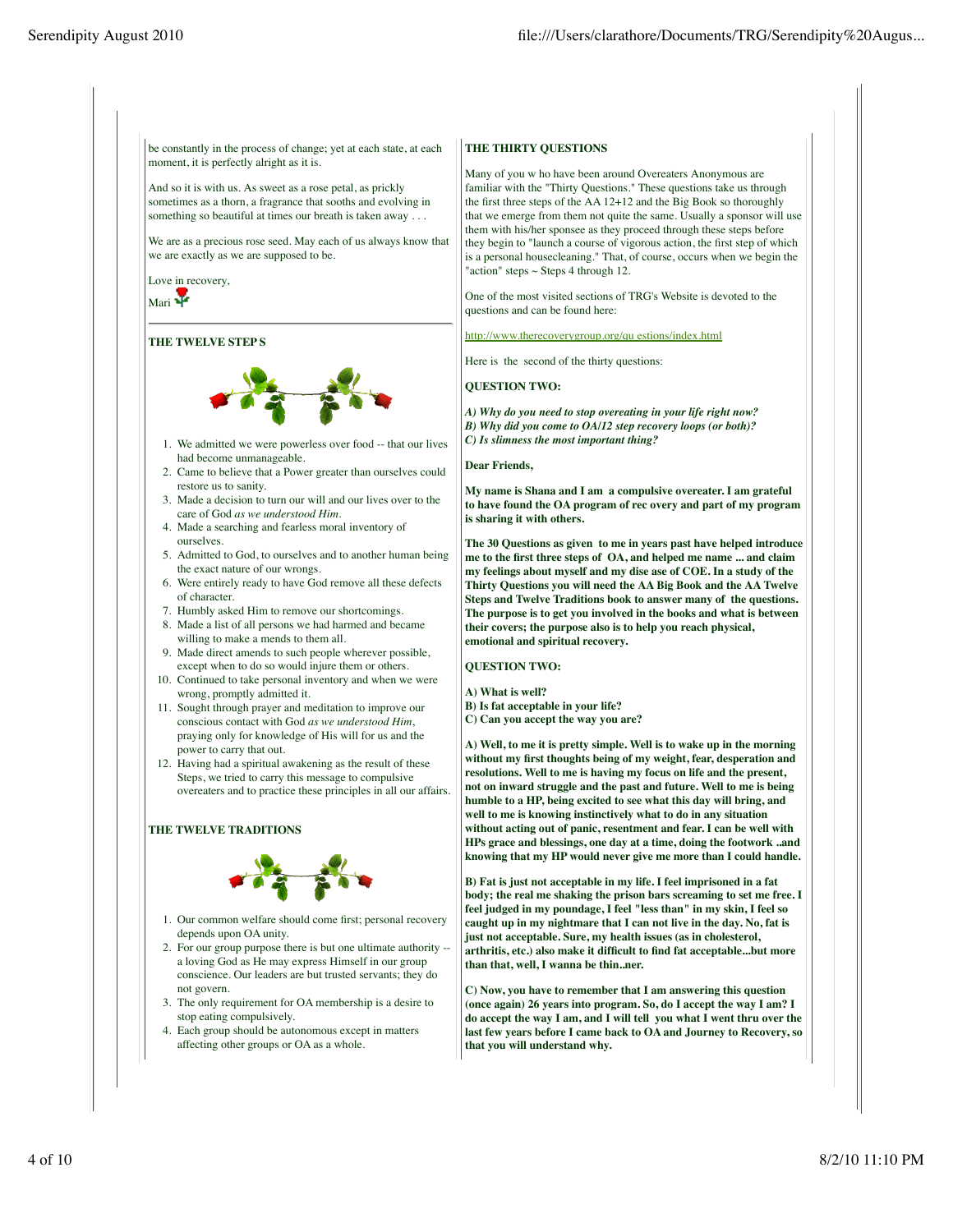- 45. Each group has but one primary purpose -- to carry its message to the compulsive overeater who still suffers.
- An OA group ought never endorse, finance or lend the OA 46. name to any related facility or outside enterprise, lest problems of money, property and prestige divert us from our primary purpose.
- Every OA group ought to be fully self-supporting, 47. declining outside contributions.
- 48. Overeaters Anonymous should remain forever non-professional, but our service centers may employ special workers.
- OA, as such, ought never be organized; but we may create 49. service boards or committees directly responsible to those they serve.
- 50. Overeaters Anonymous has no opinion on outside issues; hence the OA name ought never be drawn into public controversy.
- 51. Our public relations policy is based on attraction rather than promotion; we need always maintain personal anonymity at the level of press, radio, films, television and other public media of communication.
- 52. Anonymity is the spiritual foundation of all these Traditions, ever reminding us to place principles before personalities.



One of the features many love most about the OA Website is the section on Podcasts. We especially love knowing that those who make these podcasts are one of us and tell our stories. In this issue of Serendipity, we invite you to listen to Charles tell his story. Matt asks some interesting questions and Charles responds with gut-level honesty. When asked about his relationship with food, Charles describes it as "insanity" and explains by saying that for 50 years of his life he was either "cycling up or dieting down." He talks about how eating affected his life ... and how much time eating took. If you click the OA Podcast logo above, you can hear Charles' podcast in its entirely. Please also visit the OA Website for many more wonderful pocasts.



#### HOW TO BECOME A TRUSTED SERVANT

The Recovery Group exists to serve compulsive eaters. We would cease existing without those same compulsive eaters giving service back. The training is mainly on the job and easy. More importantly, it is fulfilling. If you'd like to know more about how you can help, send your biography and let us know what you enjoy doing and any skills you have to us. TrustedServantsPoolsubscriberequest@lists.therecoverygroup.org or Click the Logo Above.

**I realized a few years back that if I was ever to attain abstinence again I needed to begin loving and accepting myself now (this was back in 19--, I believe). I knew that by not loving myself exactly as I was, fat and all, that I could never expect that I would give myself the gift of abstinence over any long period-- That I would always fall back into the fat because I had not attained the ultimate purpose of life...to love myself the way that my Higher Power does love me. I didn't want to be "sick" anymore, and part of that sickness was to look into the mirror and give myself hateful faces and stares. My self-absorbed ego would find disdain in every face I met, in every word that I would misconstrue against me, resentment was my middle name. I knew it was all to do with the fact that I couldn't love myself, wouldn't love myself, the way I was.**

**I began by looking into the mirror and saying directly to myself: "I love you exactly the way you are." OH, yes, I really did that. I looked at my body and found parts and pieces of me that I could think of as "okay." I always dressed in clothing that became me, always put on my make-up, did my hair, bought myself jewelry and fun accessories, went for manicures and, well, I just decided that if I waited for me to be "okay" enough in my eyes to have these things and do these things...I may die before I got there. So, I "acted as if"...and it worked.**

**My self-esteem started to grow despite the weight on my body. In fact, this is so funny (but sad), when I would look at pictures of me taken at a party or vacation, I would be downtrodden for a day or two because I didn't know who that person was! I didn't see myself that heavy anymore, and this was a difficult part to pass through. But, I did. I did because I knew I had to in order to live and be well.**

**So, when you ask me today "Can you accept yourself the way you are?" YOU BETTER BELIEVE IT! And I hope that you can find it in your heart to give yourself this gift. The road, for me, in losing the weight is slow, but I am there already...in heart and mind and soul. Yet, I have no illusions, either, of how I look in reality...and I love me anyhow.**

**Love in recovery,**

**A Member of TRG**

#### **ADDICTION**



**FOOD A LCOHOL**

**I'm afraid of living. I've been afraid of living for as long as I can remember, and that spans at least 49 years. I really can't say what inspired this fear, whether it was a single event or a gradual build up of events. I only know that at some point in early adolescence, I knew I needed a friend to help me bear the painful daily business of living.**

**My first friend was Scotch. I became acquainted with Scotch when I was about twelve or thirteen years old. My aunt was having a party and while the adults were gathered in the living room, the children**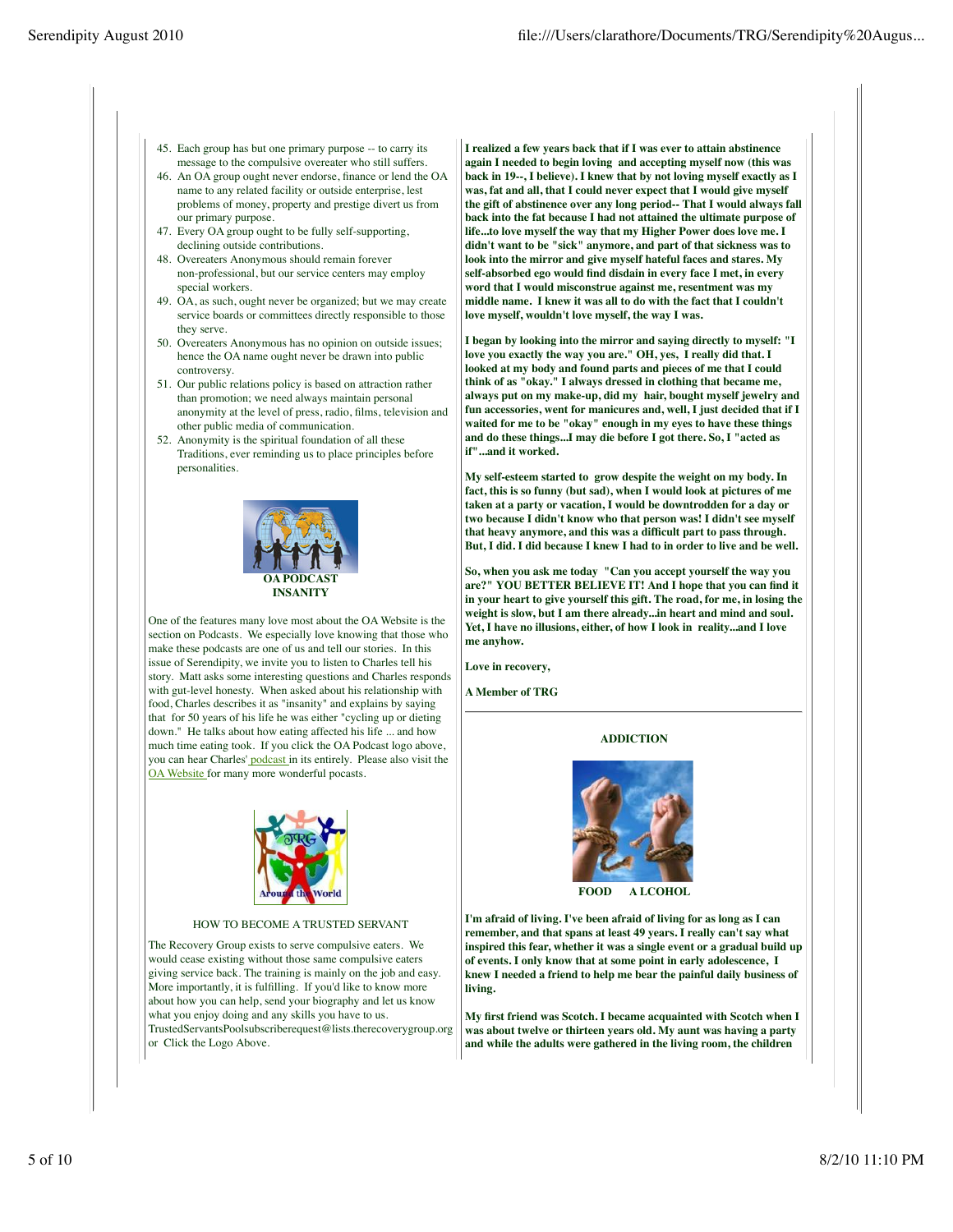# **THE RECOVERY ROSE**

**@-}-}-----**

I have lived a life in which I came to mistrust people who were \*supposed\* to love me but actually treated me with disrespect and on occasion even meanness. Normally, an outgoing person who loved to hug and touch, I gradually became a person who died a little inside. I mourned the death of my emotions and went on with my life. I actually functioned at a pretty high level; however, there came a time when I realized I had quit feeling. I had learned to stuff my feelings with my drug of choice. Food.

In the summer of 1994 I walked into these cyber-rooms strictly by accident. I found one recovery loop. There were 34 men and women there. I even bought the Big Book. And I listened to what I considered then to be rhetoric. I kept coming back, day by day, month by month and during that time I would listen to the "love you's", the "I love you's", the "{{{{{{{{ }}}}}}}}}}", the "I cares", the "dear this" or the "dear that", the God talk, the "Let me love you until you can love yourself." And, at first, I would almost gag.

Little by little I found myself feeling. I would read a letter from someone hurting and I would hurt too. I questioned this because how could I care for someone I had never seen and I might never see? I made friendships. To this day, those friendships remain. Some of them are no longer loop members. Many of them are. My love for them has grown deeper and I would do just about anything to help them when they hurt.

Someone wrote the other day  $\sim$  someone new here with whom I had not even had a perfunctory correspondence  $\sim$ but she told of being alone in a hospital and I wrote her and was just about ready to hop on a plane to be with her.

I can't explain our recovery program. I'm not sure what happens when a group of addicts get together. But I do know that it is meant to be. I do know that because of our common denominator, our compulsions, WHEN WE BEGIN TO LOVE SOMEONE ON OUR RECOVERY LOOP, WE ARE LOVING OURSELVES.

As I began to love more people here, I found myself loving me more. I'm not about to t ry to explain to you precious people who are visiting this Web site how this happened because actually I don't know. What I do know is that you should never question the sincerity of a hug or an "I love you" on any of these Recovery Group loops. Our loopies are the most authentic people on the face of the earth and, while they may disagree with you, fight with you, pester you, flame you, bore you  $\sim \sim \sim$  when they say "I love you", they truly mean it!! Recovery has a way of making one honest. And loopies just don't say "I love you" and not mean it. Count on it.

What I found here is the most important gift of my life. I have told young girls who are drug addicts I love them.

**were in the den watching TV. I remember going into the kitchen for a drink and noticing a half empty cocktail glass on the table. I got past the initial shudder with the first sip and emptied the glass. Not long after, I felt euphoric. That is when I knew I had to have alcohol in my life every day. Thus began a period in my young life when I started the day with a shot of Scotch, and also brought an empty aspirin bottle to school with another shot of Scotch for later. Around lunch time, I would enter into the girl's bathroom, go into one of the stalls and have my second drink of the day. I began to water down my parent's bottles of liquor so they wouldn't notice it slowly disappearing. That meant I had to take my quota from different liquor bottles equally. So I also became well acquainted with Gin, Vodka, and Brandy. The taste really didn't matter, it was the euphoria I was after, and it's numbing affect. What I really loved about drinking was how nothing mattered for awhile. There was a total absence of fear, worry, or anxiety.**

**At some point, I knew I couldn't keep up my little secret without discovery. Eventually t he liquor bottles would be more water than liquor. Amazingly, I could stop drinking, but I plunged into a deep, murky pond of depression. Try to i magine a twelve year old child lost in depression. I had no friend to help me get through the day anymore.**

**I remember one day coming home from school and craving something sweet. Pulling open the cookie drawer, I saw a bag of shortbread cookies. I ate about six, but still didn't feel satiated. However, I knew I couldn't finish off the bag without facing consequences. So I had a great idea to bake a batch of cookies for myself. I was already a pretty good baker, and my mother wouldn't be home until five. I quickly whipped up a couple dozen sugar cookies, ate them all, cleaned up, and went downstairs to watch TV and fall asleep. While I was eating those cookies, I realized I had found a new and better friend. This was a friend I had a much better chance of hiding from everyone. Even more amazing, I could achieve euphoria and pass out to a dreamless sleep. At last, a vehicle to euphoria that I enjoyed right from the first taste. I no longer had to brace myself and shudder it down the hatch. I was in love!**

**Thus began a long secret, dependent relationship. As I grew older and became a high school student, I still got together occasionally with my first friend alcohol. However, I could no longer just go for the buzz and euphoria. Now I would drink until drunk and I would get sick. Sick wasn't good because that was dangerous for discovery. I turned to my new friend food more and more. I could binge on food and get away with it; I couldn't say the same for alcohol. I didn't know the word binge back then, I called these excesses "pig-outs."**

**Eventually, I started to put on weight. Plumpness was not tolerated in our family. Beside, I wanted very much to look good, and be accepted by my peers. Even though I was very athletic, I began an even more strenuous activity schedule. In between my binges on carbohydrates, I would not eat, or eat very little. I became an expert on the calorie content of food and how long I needed to work-out to burn off the calories ingested. I'd never heard of the word Bulimia at that point in time, and if you told me I was a Bulimic, I would have laughed in your face anyway. I just loved to pig-out on food.**

**Time went by and my weight went up an d down. I followed all kinds of diets, exercised very strenuously, and became addicted to prescription diuretics. I weighed myself three to six times a day, often stripping off clothing, emptying pockets, urinating first; a nything to make the scale read what I needed to see. I was both obsessed with food and body image. Those two things dominated my**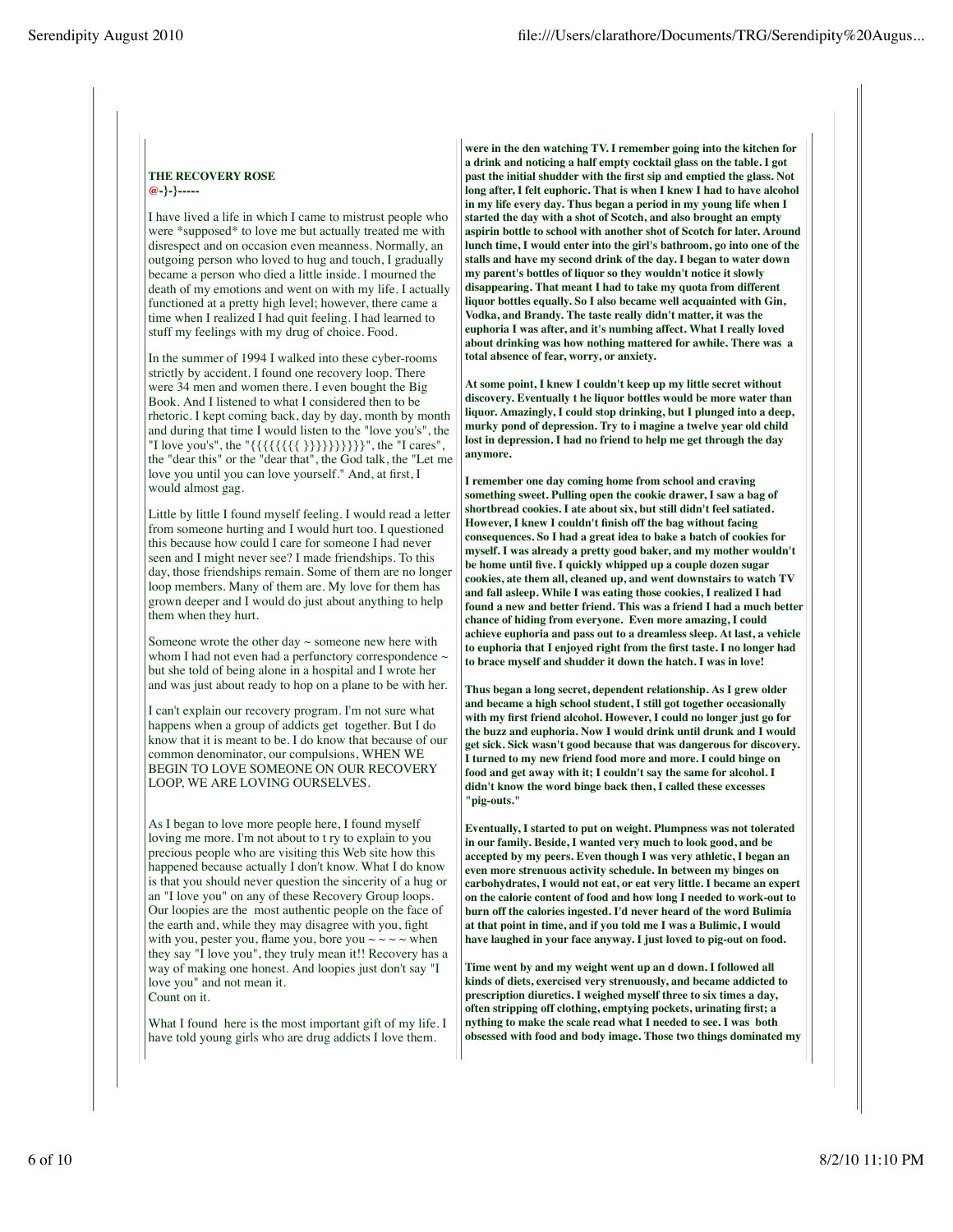I've told hurting mothers who were in tears because they had abused their children that I loved them. I've told anorexics who were starving themselves to death and 500 pounders who had given up hope that I love them. I have even told grown married men I loved them and meant it. Lesbian women and I meant it. Gay men and I meant it. People I didn't like very much but I felt love for  $\sim$  and I meant it. But telling these people that I feel love for them has brought me far more than it has given them. It has made me a more loving person with my family. With people around me. It has enabled me to look for ways to fill voids that I might never have searched for otherwise. And it has opened places in my heart that have been closed for a long, long time.

My rose means that. My rose means "I love you". I used it when I simply could not say the words. My signature was just my name. Because I couldn't say the word "love," I just signed my name, Mari, and put a little cyber-rose above it. The rose meant love. And it still means that.

And it will always mean that.

Such a simple thing, this rose.

**@-}-}------**

Such a difficult thing for me before recovery to say "I love you."

Thanks to a little place in cyberspace, I can now say it. I can now feel it. I can now give it. I can even now receive it.

Love!!

But I still use my rose.

**@-}-}------** Love in Recovery  $\sim$ Mari ¥



## **SPOTLIGHT ON JOURNEY TO RECOVERY**

Hi,

"*Sometime they'll give a war and nobody will come." . . . . Carl Sandburg*

For thirty-five years of my adult life, I waged war against food addiction. Every battle (diet) began with the hope that this one would do it. This battle would make me thin and give me the ability to control my food. Sometimes the battles were long and drawn out, sometimes they only lasted a day or a few hours. In my younger days, my twenties and thirties, I lost vast amounts of weight in each battle. Always, the day came when I lost the battle and the food took control again. The weight came back on plus more. Once I was out of my thirties, the battles were shorter and shorter until the day came when I could battle no more.

**thoughts and my life. I was a slave to both food and body image. I made time for boyf riends, but had very little time or interest in friends. Friends didn't give me the feedback on my appearance that boyfriends did, and I needed that validation.**

**When I reached my forties, I realized that my bottom line weight was slowly rising. My bottom line weight was the absolute highest weight I would allow myself without serious starvation and exercise to get that number down. It was creeping up over the last few decades to a number that was now alarming. I didn't know then that eating disorders are progressive. They don't get better by themselves; they get more dangerous; all addictions have that fact in common. My long-time friend was beginning to turn on me. I wasn't getting the same high, and I was riddled with remorse soon after. I had to eat more during my binges, and focus on sweets and simple carbohydrates. My use of food began to feel like I was letting something dangerous out of a cage, and then trying to get it back inside and under control. It was becoming more and more difficult to accomplish as this little kitten grew into a full grown lion with sharp claws.**

**You see, all along, I thought I was in control, but I never was. That is the cunning part of addiction. One starts off believing they have control over their addiction, and by the time they realize they do not, it is far too late. Now there is a dependency on the drug of choice; be it alcohol, drugs, food, gambling, sex and others. Any substance or action that takes the pain of living away for awhile becomes the drug of choice. Some people try on many different "friends" until they find the right fit. Others use more than one to get by. In my case, I also beca me addicted to spending money. I spent my way into a bankruptcy, but still couldn't stop. Still, food, especially sweets is and always will be my drug of choice. It fits the best and soothes me the greatest.**

**Though I may become abstinent, or some refer to it as remission, I will always have the disease of compulsive eating patiently waiting to claim me when I've lowered my defenses. In recovery, the disease of compulsive overeating is referred to as cunning, baffling and patient. Anyone who has suffered from any addiction will well understand this concept. One is never completely free of the compulsion. It takes a lot of dedication, perseverance and work to be able to live with lions every day of one's life. It was so easy to slip into my addictions way back then. Now I'm in a battle for my life to escape their deadly talons so rooted in my soul. There some difficult concepts I have to accept in order to achieve a bstinence, and I must remind myself daily to sustain abstinence.**

**They are:**

- **I will always be an addict, I will never be cured.**
- **I have to find a middle ground in my life instead of the concept of good or bad.**
- **I am a good person whom bad things have happened to, not the otherway around.**
- **I will make progress every day, though I won't be perfect; no one is.**
- **I have to stay in touch with God on a daily basis.**
- **I have to stay in touch with myself and what is going on inside on a daily basis**
- **I need to meet or talk to people regularly who suffer what I do, many have great recovery to share, and my sharing will help others.**
- **I have to believe that I am loveable and deserve happiness.**

**As I continue on my journey of recovery, I am learning new living**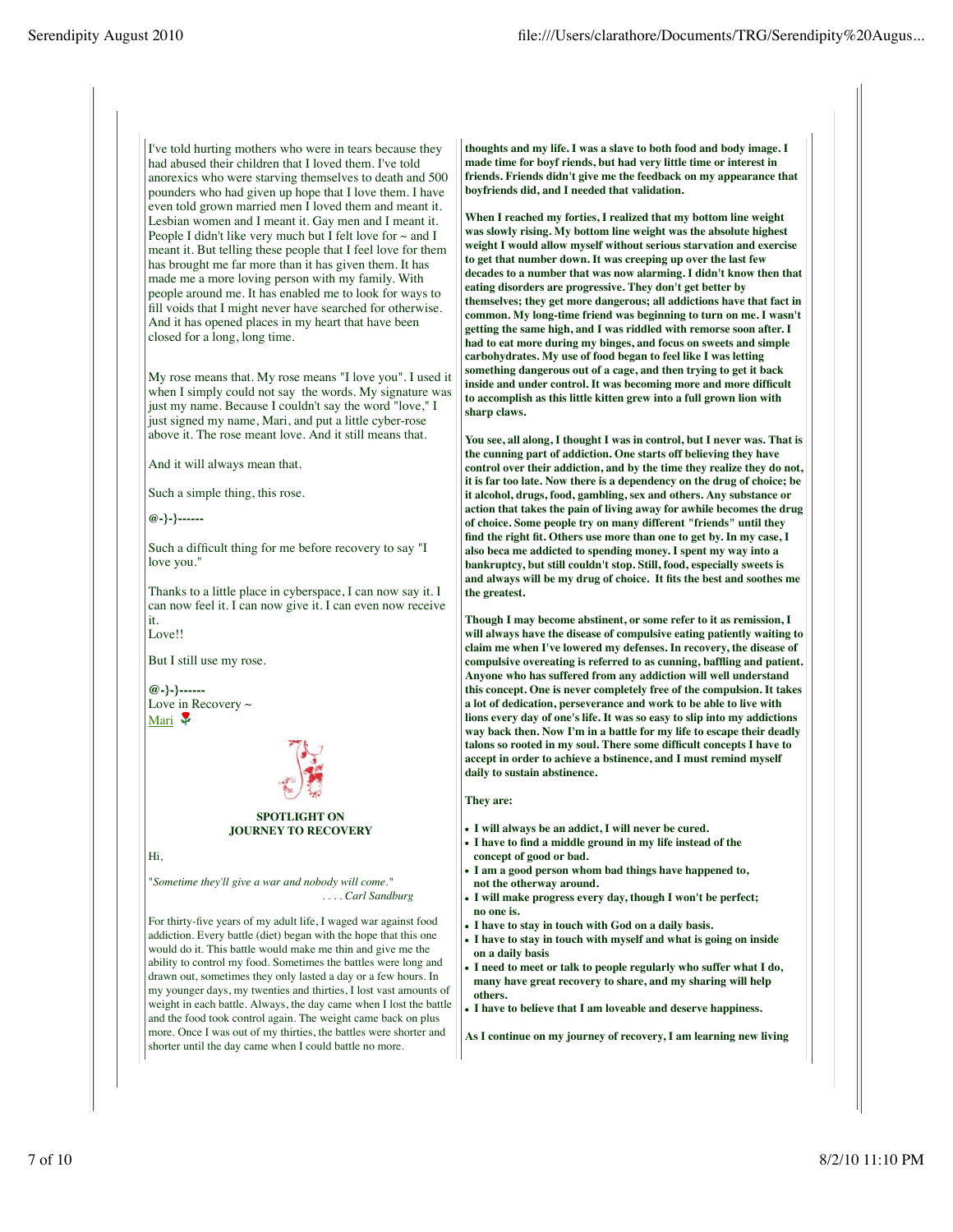I may have given up the diet battle but I still retained the illusion that one day a miracle would happen and I would be thin again and able to eat normally. Is that not the illusion of all food addicts? We want to believe that some day we will be normal eaters. That is a different kind of battle but in the same war. Mentally I continued the battle of illusion, hoping against hope that something, anything would happen. It did.

OA happened. I rejoined OA in January of 02 and began to work program. Yet, the battle of illusion continued for two and a half solid years. I could not and I would not give up the dream of being thin and able to eat whatever I wanted. The war waged on and I suffered terribly emotionally. I wanted so badly to be able to stay abstinent and to be in good recovery. Still I hung onto the hope that each day my dream would come true. By the end of those two and a half years of working program, I was battle weary. The war continued and I saw no end in sight. It had been a long, cruel, vicious war and the cost was the person I was meant to be. In my exhaustion, I found the little white flag and wearily I raised it in defeat. I surrender ed the illusion of being a normal eater. I gave up the fight against my obesity and admitted I would never be able to control my food. Only then was my Higher Power able to step in, take from me my obsession with food and grant me freedom. The price is steep (self-will) but freedom gave me back the person I was meant to be.

Are you still under the illusion that you can control your food?

How long have you waged the war on addiction?

Are you battle-weary?

How much longer will you continue into battle?

Are you ready to admit defeat and accept that surrender is needed?

Do you want freedom from the obsession with food?

Love in recovery

A Topic Setter for Journey to Recovery



#### **TOPIC ~ INTO ACTION**

Welcome to the The Recovery Group's (TRG) Newcomers Program.

I'm your topic leader today. I am also a compulsive eater. I introduce myself like that instead of saying I am a compulsive overeater because I have, at times, been an overeater and an undereater. I am compulsive about food. In 1987, I hit my bottom. I had made a decision to not diet or be concerned about weight anymore and I was going to eat whatever I wanted to eat. This worked for a little while and then I became obsessed about dieting again. I woke up in the morning, and my first thought was what I was going to eat or not going to eat that day. Sometimes I had decided the night before to be on a diet and that usually lasted until noon. I bought bags of sugary things, telling myself it **skills, instead of surviving skills.**

- **I'm learning that I can't control how others perceive me, so I must be true to myself. My external visage will reflect my internal one anyway, so there is where I need to work.**
- **I've learned that I only need to concern myself with this day, and this day only. Sometimes I only need to get through the next hour, and that is okay too. Even if I have to white knuckle my way through it, I know at the other end, it does get better.**
- **I do not need to wake up each day dreading the rest of my life. I don 't have to depend on chaos in my life to know that I'm alive either.**
- **I've learned what it means to let go. I've learned that I can't control events, people or situations no matter how hard I try. So I've learned to let go, not in defeat, but in survival.**
- **I'm also not color blind anymore. When I see a red light, I know it d oesn't mean charge ahead, it means stop a while, take a closer look at the situation or person, and listen to my gut feeling about it.**
- **Living life needn't be viewed as a problem. However, I have to be present to live it, even with its ups and downs. When I'm in the food, I'm not present. I'm somewhere else.**
- **In my life there have been plenty of volunteers offering to live my life for me. They had a million suggestions and advice that they believed I needed. Though I was up to my hip boots in the shit of other people's good intentions, I never thought of putting down the shovel and just walking away from it.**
- **Finally, I've learned to stop going to a dry well expecting that this time it might be different; I might find the sustenance I need there.This is part of what I call "putting on my big girl panties" and growing up. Life is always going to have its lumps, everyone experiences them. I refuse to live in self pity any longer. Living in self pity is best described by Maya Angelou -**

*"Self-pity in its early stages is as snug as a feather mattress. Only when it hardens does it become uncomfortable."*

**Recovery from any addiction is a long road paved with the triumphs of those who have passed before us. I have to keep my eyes faced forward, not side to side or backward. The distractions there can suck me back into a life I no longer want. Addiction is a formidable foe because it fights dirty. It starts as an offer of friendship and escape, and then ever so gradually turns killer. It's an ambush killer thereafter. It waits patiently for its victim to let their guard down. It grows stronger when loss, anger, sadness, or worry becomes present in one's life. It tempts with an irresistible Siren's call and the promise of a quick fix for all the pain and pressures of life. Life isn't easy, but it shouldn't be feared. Using is not a cure for life, or a way to get through it. The solution is simple, but it isn't easy. Those who are addicted will be in for the fight of their lives to rid them of it, but the rewards are so very worth it.**

 **. . A Member and Trusted Servant of TRG**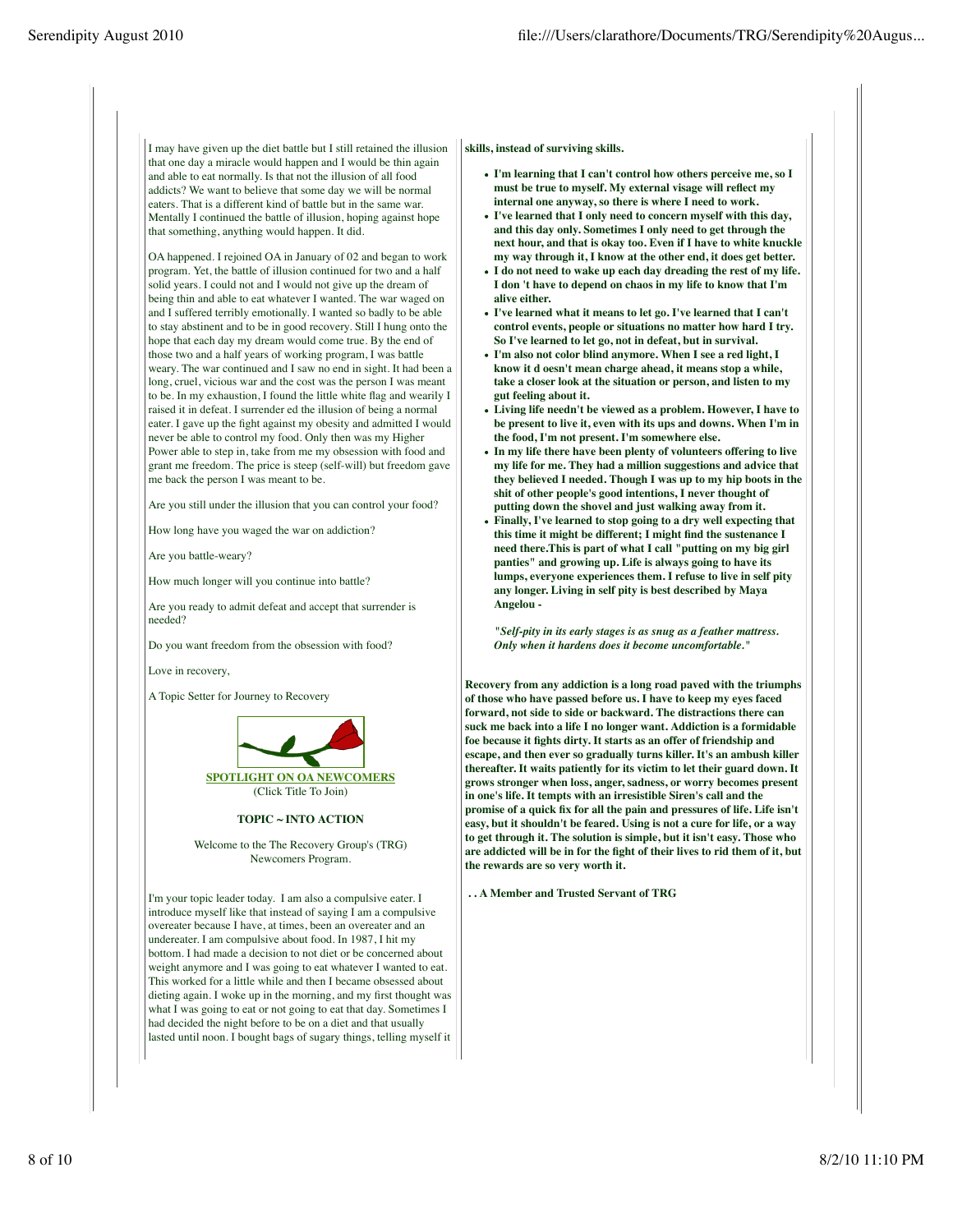was cheaper to buy them in bulk, and that I could make them last a long while, but they were gone in a day or two. I ate sugar until I felt sick, went to bed until I felt better, then got up and ate more sugar.

Eventually, I found myself at an OA meeting. My HP spoke to me (in my mind) during the meeting and when I left, I had my plan of eating in place. I would stop eating my binge foods and not eat between meals. Actually, I thought you had to stop eating compulsively to be in OA, so that's what I did.

My plan of eating remains the same. I have not been perfect with it for these over-twenty years. But I can tell you that the way the program and the Twelve Steps of OA have changed my life has not gone away.

My first thought in the morning now is about my day. What do I need to do? I don't really think about food until time for lunch because I always eat the same thing for breakfast. And now my last thought at night is no longer remorse over what I have done, but is instead gratefulness to my Higher Power.

I h ave learned to share the things that are eating me with other recovering people--online and face to face. I am so grateful for OA and for TRG.

Here's what I would like to say about the basics of the OANewcomer Program of TRG.

We at TRG have found that when people join Overeaters Anonymous (OA) or TRG for the first time, they want and need a lot of information quickly. This series is meant to give you an overview and answer questions.

In the next few weeks, you will meet many of the trusted servants of TRG. They will give you an overview of the OA Program (the 12 Steps and Traditions) which tells you how to stop eating compulsively. You'll learn how to get a sponsor, how to attend online meetings, protocol for sharing on different loops and help you navigate TRG. You'll learn about the eight tools of OA, about OA and AA Literature, how to choose a food plan and many other things.

The groups on TRG where you share are called loops. Most of the loops of TRG are on Listserv by LSoft. But others are on Yahoo. Even in the newcomer's program, this loop (OANewcomers) is on LSoft and the more casual loop (NewcomerstoRecovery) is on Yahoo. There will be help available for using both types of loops.

TRG Online meetings are registered with OA. OA does not recognize any lists or loops, so TRG loops are not OA. But they are filled with people working the OA program and using them to communicate with others who are doing the same.

On to the first assignment. For most of the topics, you will be given something to read and questions to answer. If you are getting too much mail, it is not so important that you read the other answers. It IS important for you to read the leader's share and answer the questions yourself.

In my face to face meeting we read something called "Our Invitation to You." Please read it, then answer the following questions, by replying to this email (to the loop: I will read them there and don't need a copy in my mailbox).



#### **LOOP SPOTLIGHTS**

**This month we are spotlighting those special loops whose coordinators or trusted servants present sharing topics to their members. The topics usually begin with a quotation followed by the esh of the topic leader and always end with at least one question ~ sometimes more. All members of the loop are invited to share their experience, strength and hope back in response to the question.**

### **SPOTLIGHT ON OAONLINE (Click Title To Join)**

# **T OPIC ~ INTO ACTION**

*There is action and more action.* *AABB, Into Action, page 88*

**I've heard many times 'It's not "into thinking," "into analyzing" or "into feelings" ... it is Into Action!' Today I celebrate when I take action. About two years ago I spilled water on my laptop. I knew that I was responsible and accepted the situation fairly easily. Fortunately I had insurance coverage to have the computer fixed yet I did nothing. I did not call to have the laptop repaired because I was afraid I would be asked how the damage occurred and that I would then have to pay for the repair myself. This situation reminds me of an expression I've heard lately:** *Don 't believe everything you think***.** 

**When I finally was ready to take action and face my fear (many months later) I was not asked how the damage occurred; there was no cost to me AND the repairman came to my house. I learned a valuable lesson: my fear (based on a faulty, erroneous belief) blocked me from my good (having the use of my laptop for several months).** 

**To day I am aware that my life is a series of actions, even if the action is simply being still. Every morning the first thing I do (other than go to the bathroom) is sit still for Prayer & Meditation. Taking this time to connect with God each morning gives me the presence of mind to take the next right action over and over again throughout the day. Without taking action, I cheat myself out of a full, rich vibrant life!**

**Are you taking action today?**

**What is one area that would benefit from you taking action? How have the 12 Steps affected your attitude regarding taking action?** 

**A blessed, abstinent, sane and serene day to all.**

**Joyfully abstinent, recovered & emotionally sober by the grace of God,**

**An OAOnline Member & Topic Setter**